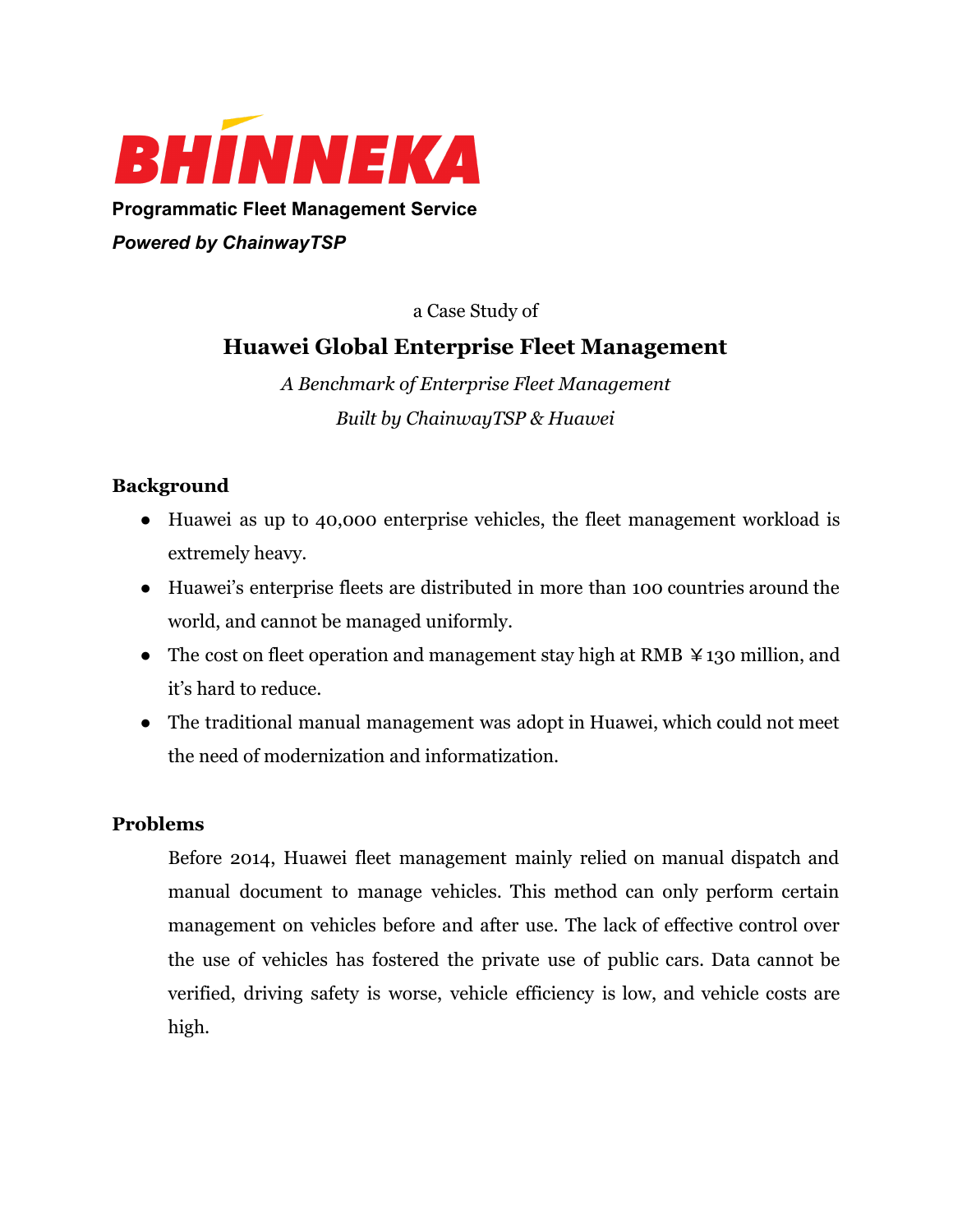## **Solutions**

Informatization and intelligent factors are added in the upgrade of fleet management:

- Add smart terminal to achieve intelligent internet of fleet management
	- Visibility of management: install the intelligent terminal for vehicles to track real-time driving data, analyze and display the big data through the fleet management platform, and realize intelligent and visual fleet management.
	- Business data reliability: verify and judge the manual account data, strengthen business management through double verification, find problems accurately and quickly, and make business operation more real and reliable.
	- Driving behavior optimization: according to the driver's driving behavior, give driving score, guide and optimize safe driving behavior, and enhance the safety of the vehicle in the driving process.
- Customized scientific dispatching system based on the demand
	- Simplified integrated system: the team administrator and driver can complete the whole process of vehicle use, dispatching and management with only two clicks of mobile phone, so as to realize end-to-end management from vehicle demand to vehicle evaluation.
	- Intelligent standardized management: employees apply for vehicles on the APP. After approval, the system will send vehicles intelligently according to the location and current status of the vehicles. The driver assigned task will receive detailed task information. During the driving process, the intelligent terminal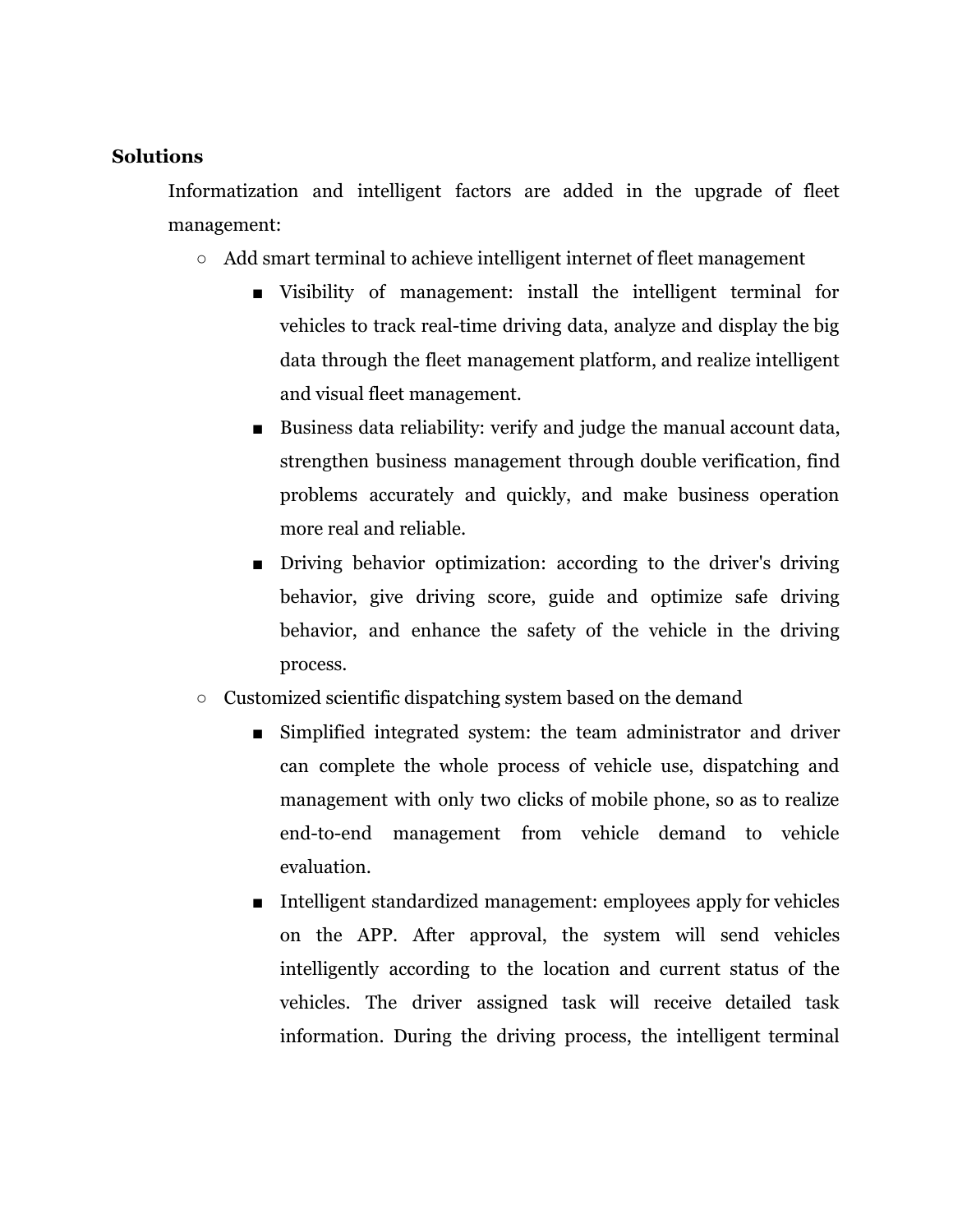will record the track, mileage, duration and other information of each task for passenger evaluation and management inspection.

■ Modernization to improve efficiency: the internet of vehicles has realized the modernization and reliability of fleet management, information technology has greatly improved the standardization of vehicle use, vehicle use efficiency.

### **Results**

A fleet management cloud service and a high return investment project:

- The optimization of driving behavior makes safer work. In 2014, the accident rate of Huawei's official vehicles decreased by 18% compared with that in 2013, and it continued to decrease year by year.
- Healthy use of vehicles reduces depreciation cost, optimizes driving behavior, reduces vehicle wear and tear, improves vehicle health and prolongs vehicle life.
- The standardization of vehicle use reduces the operation cost, real-time tracking of vehicle data, eliminates the private use of vehicles, false overtime and other ills, greatly improves the resource utilization rate of the enterprise's fleet, and reduces the operation cost.
- $\circ$  High return on investment, Huawei's fleet saves nearly RMB  $\angle$  72 million annually, with a return on investment of up to 900%.

#### **Summary**

It has a long-term cooperation between ChainwayTSP and Huawei, and has achieved fruitful mutual benefit and win-win results.

In 2014, ChainwayTSP provides Huawei with an overall internet of vehicles solution and business vehicle fleet management cloud service.